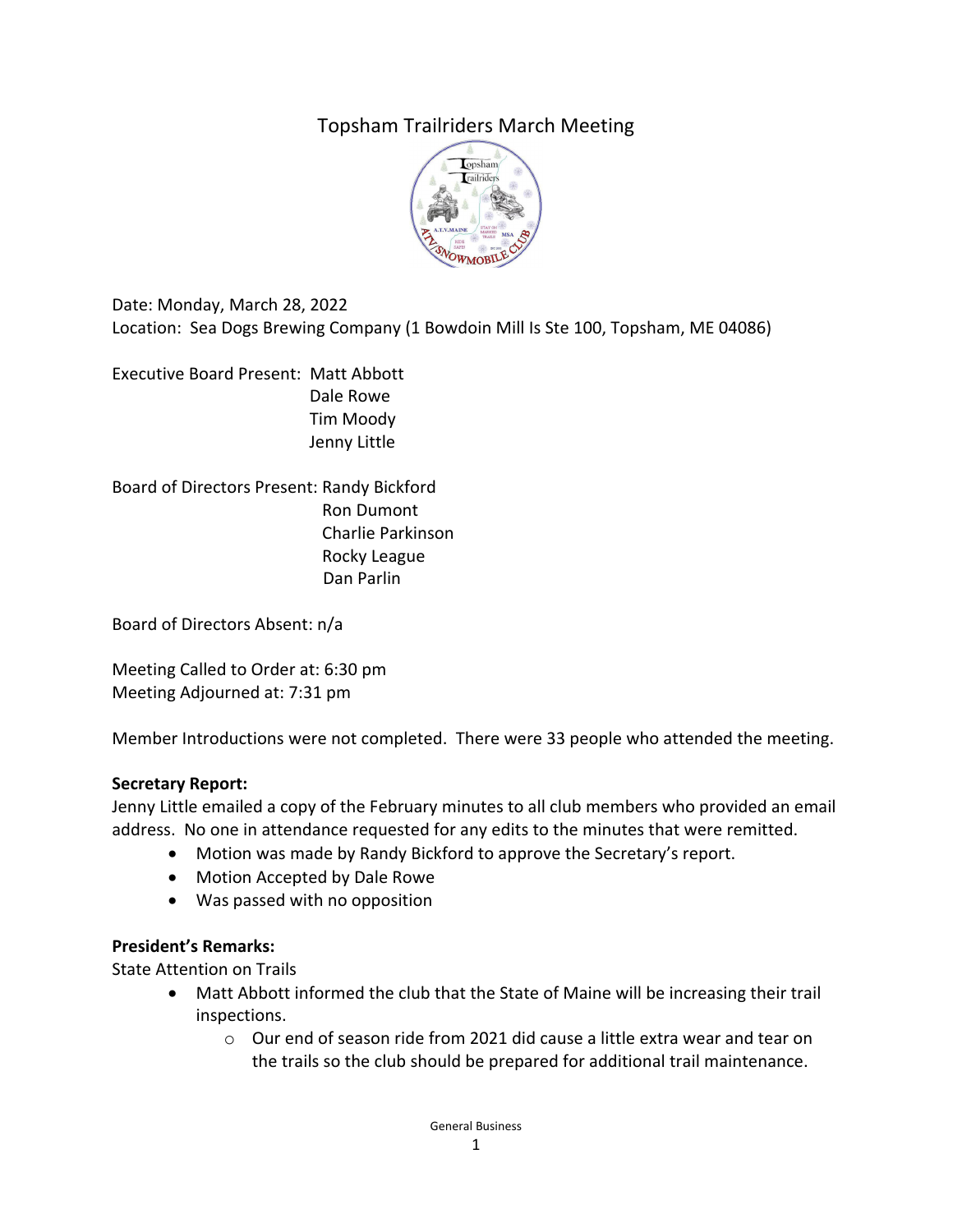Matt was informed that the State would be riding our trails soon and offered to ride with them.

### **Treasurer Report:**

Tim Moody reported that we had \$101 cash on hand and a balance of \$1,059.57 in the checking account and \$5,537.06 in the savings account.

- Motion was made by Michael Little to approve the treasurer's report as provided on the agenda.
- Motion Accepted by Dale Rowe
- Was passed with Tim Moody abstaining from the vote.

## **Trail Master's Report:**

Charlie Parkinson shared the following information with the group:

- Trail Conditions:
	- o Trails are still currently closed.
- Upcoming Trail work:
	- **o** Saturday, April 9<sup>th</sup> at 9 am
		- The work party will be working on the west side of the trails to take apart the bridge
		- **Those who will be participating should plan on bringing power tools**
		- **Lunch will be provided by the TTR Treasurer**
		- A Facebook event will be created with additional details
	- $\circ$  Sunday, April 24<sup>th</sup> at 9 am
		- The work party will be working on the east side of the trails covering roots and other ruts and divots.
		- Bob Sweeney will be assisting with his tractor during this event
		- **Those who will be joining should plan on bringing shovels. Charlie will** coordinate who will be hauling trailers.
		- **Lunch will be provided by the TTR Treasurer**
		- A Facebook event will be created with additional details
- Trail Master Task Update:
	- o Inventory of TTR material‐
		- Charlie has completed the inventory request that Matt Abbott asked for and has remitted the list to Matt.
- Landowner Permissions:
	- o Charlie shared that he has not yet connected with Matt Nixon to begin working on this.
	- o The Landowner permissions need to be completed by early June 2022.

### **Committee Reports:**

Club Membership Update

Dan Parlin provided an update on the club memberships:

o 12 Business Sponsors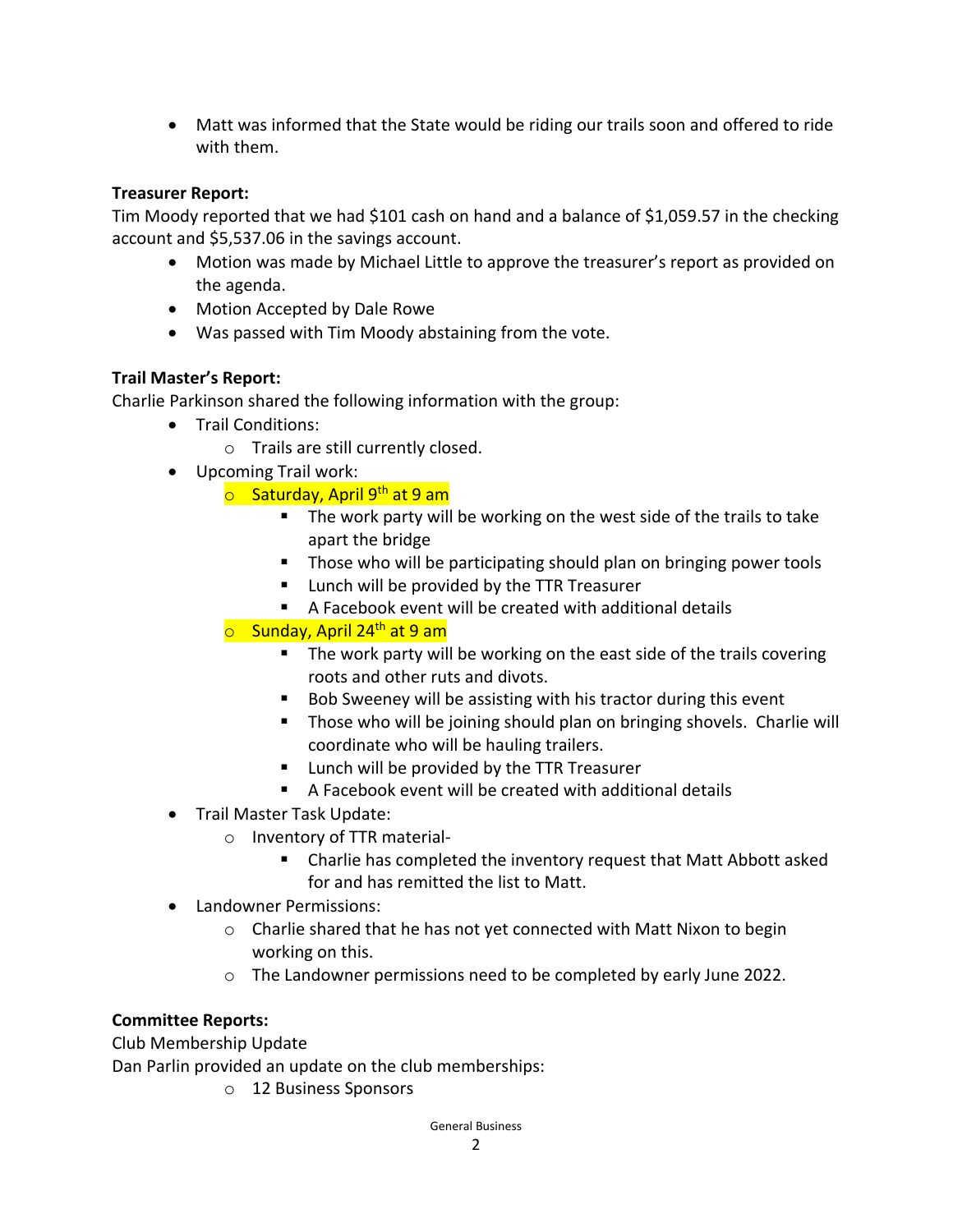- o 6 Associate Memberships
- o 9 Honorary Memberships
- o 48 Regular Club Memberships
	- A portion of these memberships belong to ATV Maine as well as MSA

#### ATV Safety Course

Ron Dumont provided the following update about the ATV Safety Course:

- $\circ$  The ATV safety course that is scheduled for Sunday, May 15<sup>th</sup> is at full capacity of 20 students with a guardian attending as well.
- $\circ$  The class is being held at the Topsham Fair exhibition hall and demos will be held in the pulling ring.
- o Dale Rowe and John Hibbard have offered to spear head coordinating the lunch for the students and instructors
	- **During the February 2022 meeting the club voted to provide a free** lunch to the student and the instructors.
		- The State of Maine added the \$10 fee to help offset any costs TTR could incur for hosting this event

#### Maine Sportsman Show

Jenny Little provided the following update on behalf of the Sportsman Show Committee:

- The excitement is building for the upcoming Sportsman show in Augusta which is scheduled for Friday, April 1<sup>st</sup> to Sunday, April 3rd
- TTR is fairly good shape in regards to have all preparations nearly complete and ready for setup
- Jenny reminded all volunteers of when they scheduled themselves to work this coming weekend
- The executives from the Sportsman Show contacted Jenny Little to inquire if TTR had a door prize item they wanted to donate to the show for advertisement and promotion.
	- $\circ$  The club discussed and a motion was made by Darcey Emery that TTR donate a club t‐shirt and hat as a door prize to the Sportsman Show.
		- The motion accepted by Michael Little
		- Was Passed with no opposition
- All are encouraged to come and visit TTR

### **Old Business:**

Municipal Grant Update

- Matt Abbott informed the club that TTR cannot apply for both the State Trail Fund Grant and the Municipal Grant.
	- $\circ$  In light of this information the Board has made the recommendation that the club pursue the Municipal Grant rather than the State Trail Fund Grant

Fundraising Meal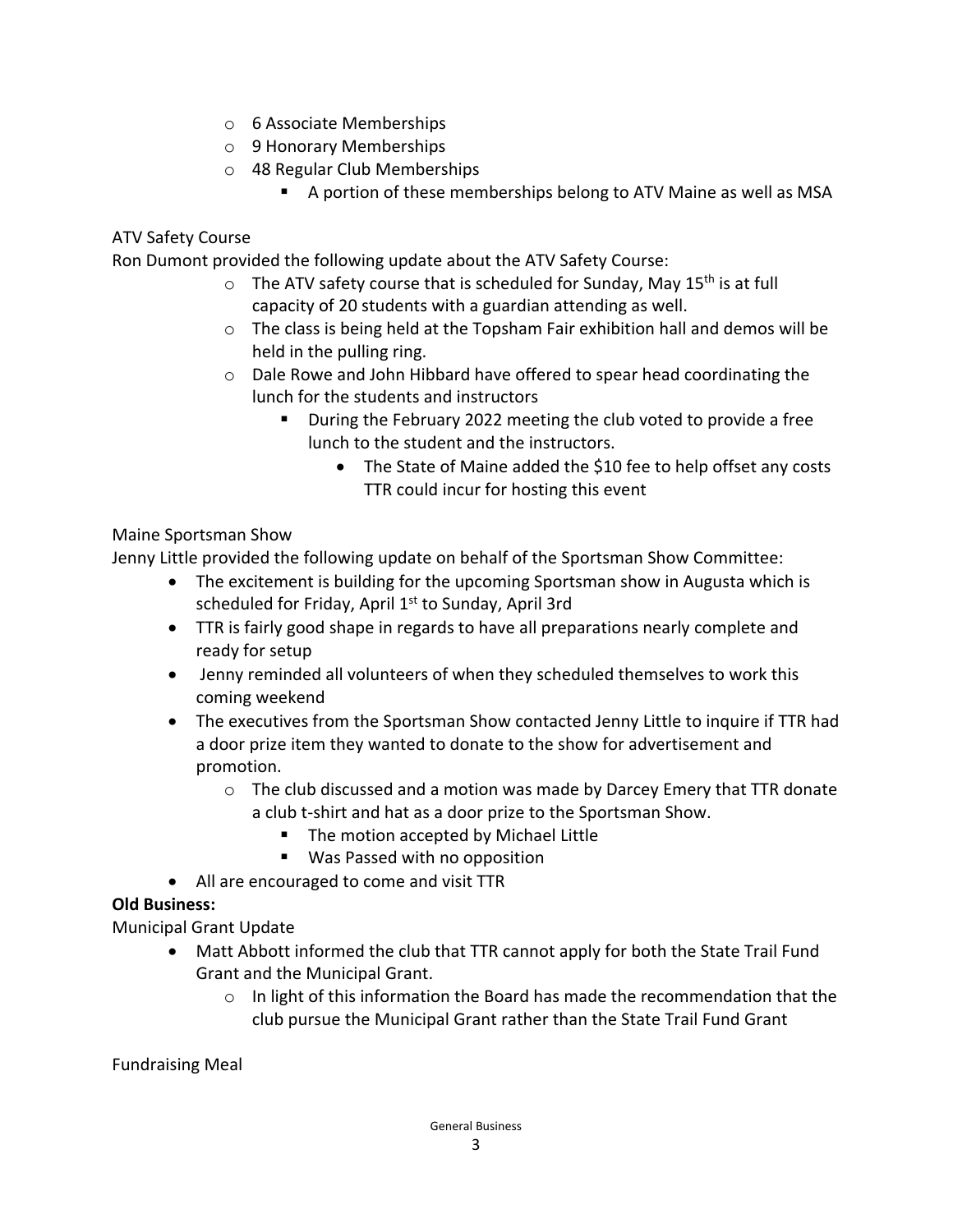- **•** As a reminder the fundraising event is scheduled for Saturday, October  $1<sup>st</sup>$  to be held that the exhibition hall at the Topsham Fairgrounds.
- Bob Sweeney has graciously donated his time to cook a pig for the club during the event.
- Jenny Little inquired if the club should create a committee to facilitate the planning of this event especially since we will be selling tickets.
	- $\circ$  The following club members volunteered to work with Jenny Little on the Pig Roast committee:
		- **Bruce Kaake**
		- **Darcey Emery**
		- **John Hibbard**
		- **Nichael Little**
	- $\circ$  The committee will meet soon to create a proposal for the club to consider as to if a ride will be scheduled during this event
- As a reminder the club will be seeking donations for the salads and other items.

Written Partnership Document with Topsham Fair

 Matt Abbott is in the early stages of create a proposed written agreement between TTR and Topsham Fair but has nothing new to report this month.

Facebook Members Only Group

Matt Abbott shared that the Facebook members only page has been fully deleted.

#### **New Business:**

ATV Maine Banquet

- $\bullet$  The banquet is scheduled for Saturday, April 23<sup>rd</sup> in the Bangor area.
- Charlie Parkinson and Tim Moody have offered to attend on the club's behalf

Memorial Weekend Club Ride

- Michael Little the Ride Coordinator reminded the group that TTR has their first club event scheduled for Saturday, May 28<sup>th</sup>.
- Michael inquired with both the club and the Trail Master if we should consider postponing the event to later in June to allow for additional trail maintenance to be completed.
- $\bullet$  The club was in agreement and the May 28<sup>th</sup> event has been rescheduled for Saturday, June 18<sup>th</sup>.
	- o Michael will take care of updating the Facebook event

Memorial Day Parade

 Matt Abbott informed the club that the Brunswick/Topsham Memorial Day Parade will be happening this year.